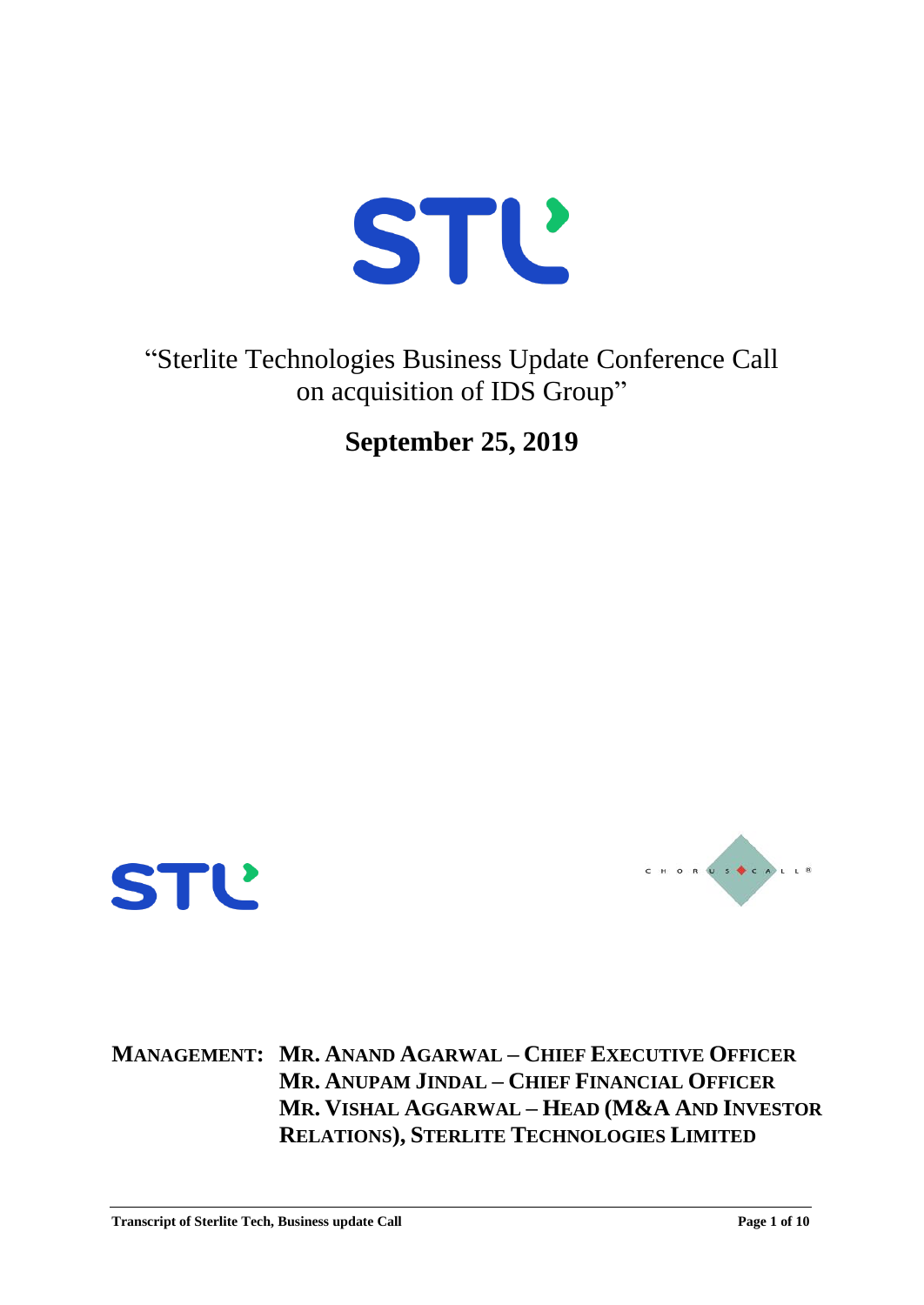- **Moderator:** Good day, ladies and gentlemen and a very warm welcome to the Sterlite Technologies business update call. As a reminder, all participant lines will be in the listen-only mode and there will be an opportunity for you to ask questions after the presentation concludes. Should you need assistance during the conference call, please signal an operator by pressing \* then 0 on your touchtone phone. Please note that this conference is being recorded. I know hand the conference over to Mr. Vishal Aggarwal – Head M&A and Investor Relations, Sterlite Technologies. Thank-you and over to you, sir.
- **Vishal Aggarwal:** Good evening everyone and thank you for taking the time to join us at a short notice for today's conference call, to give you an update on STL's acquisition of IDS Growth. Joining me today are Dr. Anand Agarwal – CEO, and Anupam Jindal – CFO of Sterlite Tech. We will be spending time introducing you to the IDS Group and walking you through the strategic rationale of the acquisition, and its economy contours after which we will be happy to take your questions.

We have also made the presentation public for those who cannot access it live. Before we proceed with this call, I would like to add that some elements of this presentation may be forward-looking in nature and must be viewed in relation to the risk pertaining to our business. The safe harbor clause indicated in our presentation also applies to this conference call.

With that, I turn over the call to Anand.

**Anand Agarwal:** Thank you, Vishal and good evening, everyone. We are extremely excited to announce acquisition of IDS Group, a European data center network infrastructure design and development specialist, which is based in the United Kingdom.

# **Slide 3:**

And as you all know, it is our clear endeavor to be more and more relevant to our customers' data network relation across the globe. The massive growth that we see in data transmission as well as high bandwidth applications, are driving a large need for data centers which are becoming closer and closer to the point of consumption, which are these edge compute and localized data centers, and which makes this an extremely attractive state for investment. Hyper scale customers have been on our focus in recent times due to the kind of network creation that they are doing across the globe. And this acquisition that we have of IDS is aligned to our stated strategy of strengthening our solutions to our cloud provider customer segments.

# **Slide 4:**

Alright, so now I would like to introduce you to the new member of the STL family. IDS is a niche datacenter design and deployment company based out of UK. It has an incredible talented team of 21 people, led by their CEO, Ben Parker; and founders, which Tracy and Robbie Williams. The IDS team focuses on designing network infrastructure solutions for datacenter customers in Europe and the UK, with a dedicated partner ecosystem for flawless execution. IDS has an extremely attractive financial profile with the current calendar 2019 revenues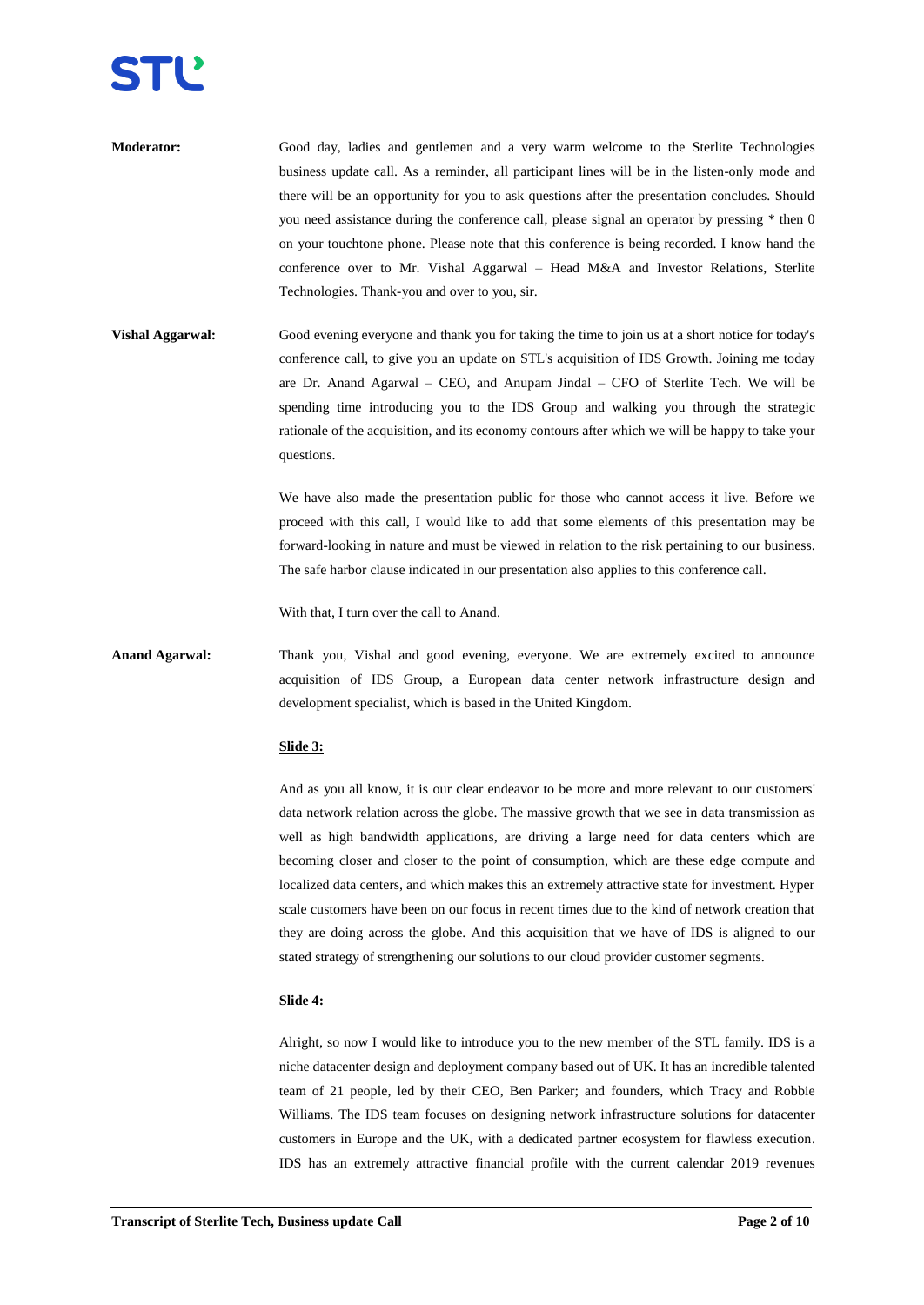estimated to be in the range of GBP 10 million to GBP 12 million, and EBITDA margin of almost 20%, with no debt on its books.

# **Slide 5:**

As part of the overall transaction structure, STL will acquire 100% stake in UK based Impact Data Solutions Limited (IDS) and its affiliates, together represented as IDS Group. As part of the first tranche closing, 80% has been acquired now, and the balance 20% will be on an earnout model over the next few years. It is an all cash transaction, financed by a combination of internal accruals and foreign currency debt instruments, at an enterprise value of almost GBP 12 million, representing 100% of share capital of IDS Group. The acquisition is EPS positive from year one and fits well into its financial and strategic criteria for M&A, that has been shared earlier.

## **Slide 6:**

The strategic rationale, as you can see IDS fits beautifully into STL. While on one hand STL has a strong foothold into network services in India, global connectivity solutions for outside data center market, and entrenchment into two of the top four global cloud provider. IDS on the other hand brings geographic access to Europe and UK for network service and business. These relationship engagements with two of the top four global cloud providers, and expertise in inside datacenter network infrastructure solution. So with this, I am extremely proud to share that combined STL and IDS will now have access to three of the top four global cloud providers, with an integrated datacenter connectivity offerings across Europe and India.

# **Slide 7:**

So, IDS' solutions include design and deployment of network infrastructure, electrical design and installation services, and hot and cold isle containment products. We believe that combined STL**-**IDS will significantly accelerate our growth strategy for our network services by serving our cloud provider customer segments with niche design and deployment solutions, as well as for hyper**-**scale datacenters, wherever they are built or deployed.

# **Slide 8:**

IDS serves global cloud provider, colocation providers, as well as large enterprises. IDS is a key partner to two of the top four global cloud companies for their datacenter connectivity needs, with one relationship extending continuously for over the last ten years. 80% of the revenues come from cloud providers, off which 65% come from one of the top four cloud provider customers, which was not a existing customer for STL prior to the transaction. So this acquisition provides access to fresh coveted customer that provides an opportunity to upsell our relationship.

## **Slide 9:**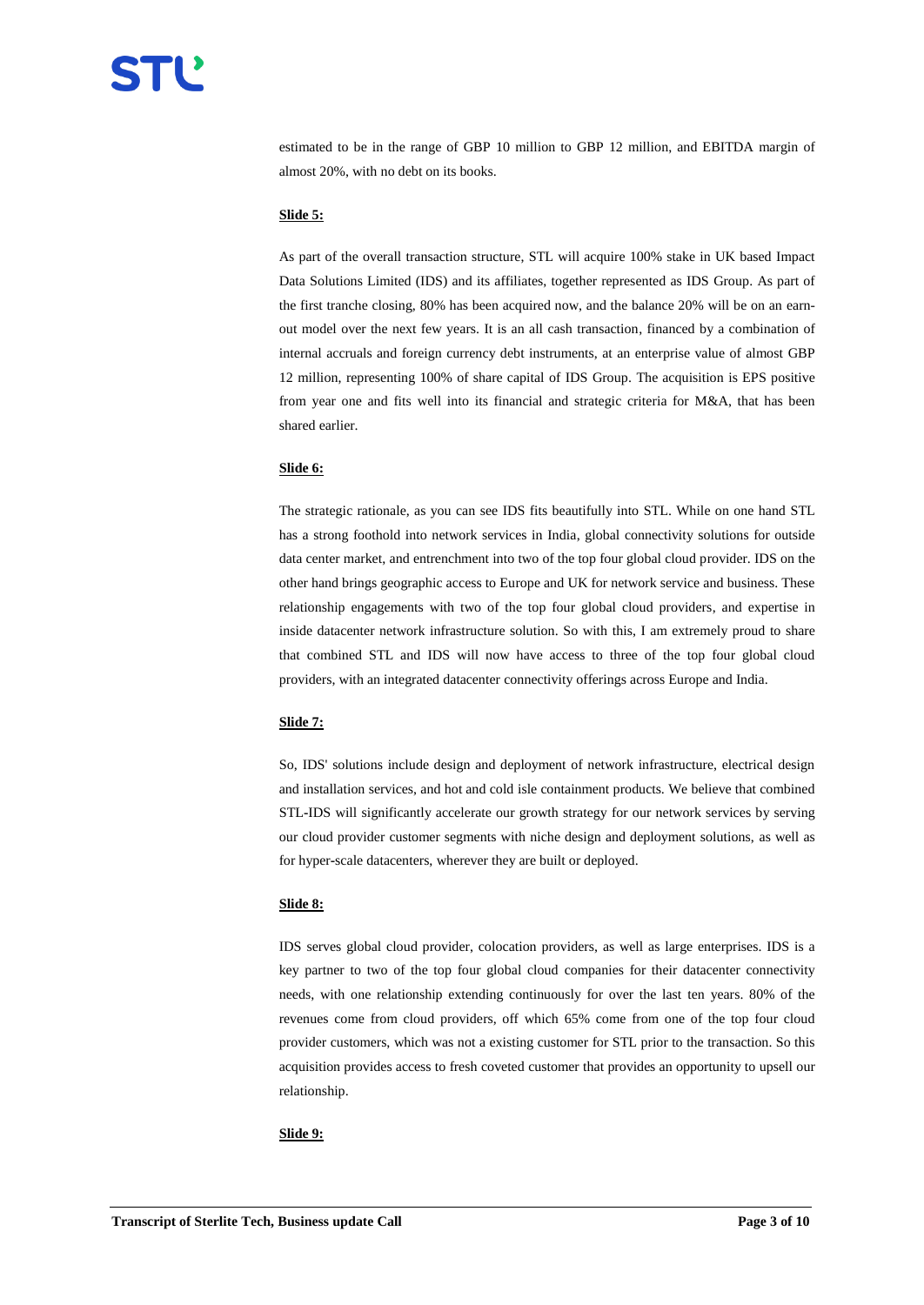With IDS' offerings which are pan-Europe and with this I can gladly say that STL's network services business has now gone global with strong presence in India, as well as strong presence in Europe.

# **Slide 10:**

This slide we have shared with you earlier; with the capability acquisition which brings STL one step closer towards his journey of expanding its addressable market to \$75 billion by 2022.

## **Slide 11:**

Now coming specifically to the integration strategy, IDS will be completely integrated into our network services business unit. Ben Parker, who's the CEO, will continue to lead the group and report to KS Rao, who is the CEO of the STL Network Services Business. To realize the synergies further, we will work towards expanding the combined network services solution to geographies like India and elsewhere, cross leveraging customers and adding new offerings to upsell our end-to-end data network solutions.

## **Slide 12:**

IDS' acquisition clearly is in line with our stated strategy as the niche design and deployment capability to our end to end data networking and competencies.

With this, we come to the end of our opening commentary. And would be happy to take questions.

**Moderator:** Thank you very much. Ladies and gentlemen, we will now begin the question and answer session. The first question is from the line of Neerav Dalal from Maybank. Please go ahead.

**Neerav Dalal:** I wanted to understand the rationale of the sellers to sell the business to STL, because it's been since 2009 and so just wanted to understand that.

**Anand Agarwal:** Surely. So this essentially has been run by the founders and they have brought it to a current level. And it is a founding family with a professional CEO. And the founding family essentially was involved in initially scaling the business, and got a professional CEO last couple of years, because, I mean, due to age and other reasons they wanted to get out of the current business and let the professionals to run it. And looking at the overall growth, they were finding to look at the larger platform. And they continue to hold a stake in the balance 20%, because they are very excited with the potential that STL provides in scaling up the Company.

- Neerav Dalal: Right. So the decision making will now be housed in STL, right?
- Anand Agarwal: Absolutely. They will not have decision making authority.
- **Neerav Dalal:** Okay. And any opportunities for margin improvement in that business? And how do we see the entire services business then move for SOTL?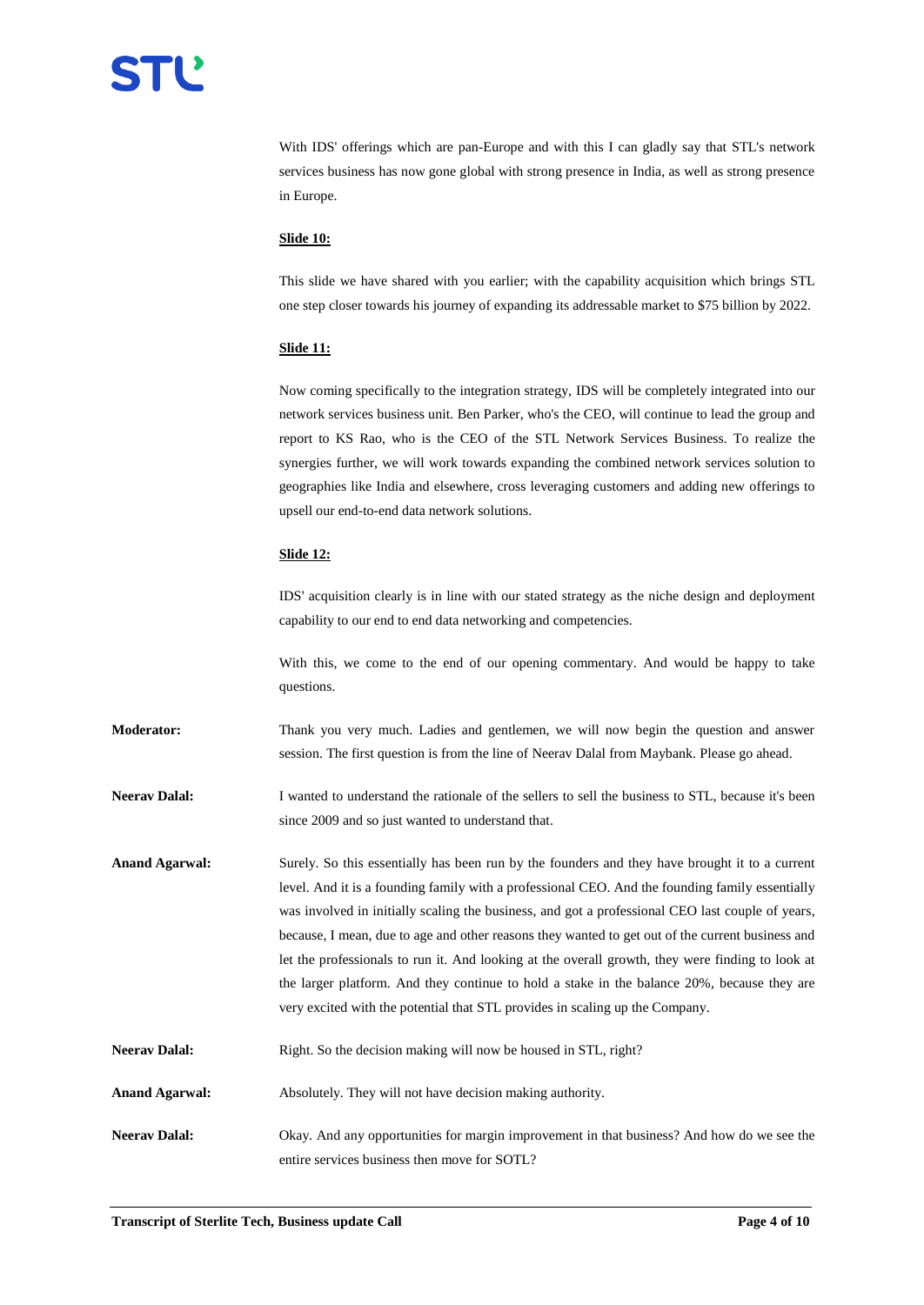

**Anand Agarwal:** So, this Neerav, in terms of scale is small, it's like GBP 10 million to GBP 12 million. So we are clearly a capability acquisition for us to combine what we are doing in India, combined what we are doing in datacenter space, and bringing it together. So I think more than margin improvement, it will provide us great access to a new market segment, which will; and as we normally do, once we get scale, once we get revenues, there will always be opportunities for margin enhancement.

**Moderator:** Thank you. The next question is from the line of Pranav Kshatriya from Edelweiss. Please go ahead.

- **Pranav Kshatriya:** Sir, firstly, can you give us some color on who are the customers or the number of customers from which this revenue is derived? And you talked about you would almost, 30% odd kind of revenue growth expectation in CY19. You think this kind of growth is sustainable? And, some color on how much is leverage in the business, and also the scalability? So, can you give us how should we see this two, three years down the line?
- **Anand Agarwal:** Pranav, it is a very focused Company addressing large datacenter providers. So 80% of our revenue comes from two of the largest four datacenter providers. And because of disclosure requirements, we cannot disclose those names. The balance 20% comes from enterprise segment who are hosting or co-locating their own private cloud in an existing datacenter. So, it includes real large marquee names globally. As regards growth, I mean, clearly the growth in small numbers what we have seen between 2018 and 2019 has been there. And this growth is in line with the datacenter capex that we are seeing globally. As I said earlier, this for us is an extremely strong capability acquisition, and if I see in terms of overall market share for this Company, it's some 1% of the total global datacenter connectivity creation that is happening. So, I see big opportunity for growth as we move forward. In terms of leverage, the Company has no leverage. And we will be glad to run it in a very, very asset light model.
- **Pranav Kshatriya:** The second question is on, are there any clause in terms of the key employee retention, considering some of the acquisitions are done by other companies, the key employees leaving has had impacted on future growth? And also even the revenue from some other accounts started falling down because of that, so any policies like that which have been implemented?

**Anand Agarwal:** Yes, absolutely. Some of the key employees have continued to have stake in the Company, in the balance 20%. We are also covering them through some contracts, as well as stock options. So all those, you are absolutely right, so all those provisions have been provided as we have done the transaction.

**Moderator:** Thank you. The next question is from the line of Mukul Garg from Haitong Securities. Please go ahead.

**Mukul Garg:** Thanks. Anand, just a couple of clarifications. Can you share the revenue of IDS in 2016 and 2017, is that number something you can share?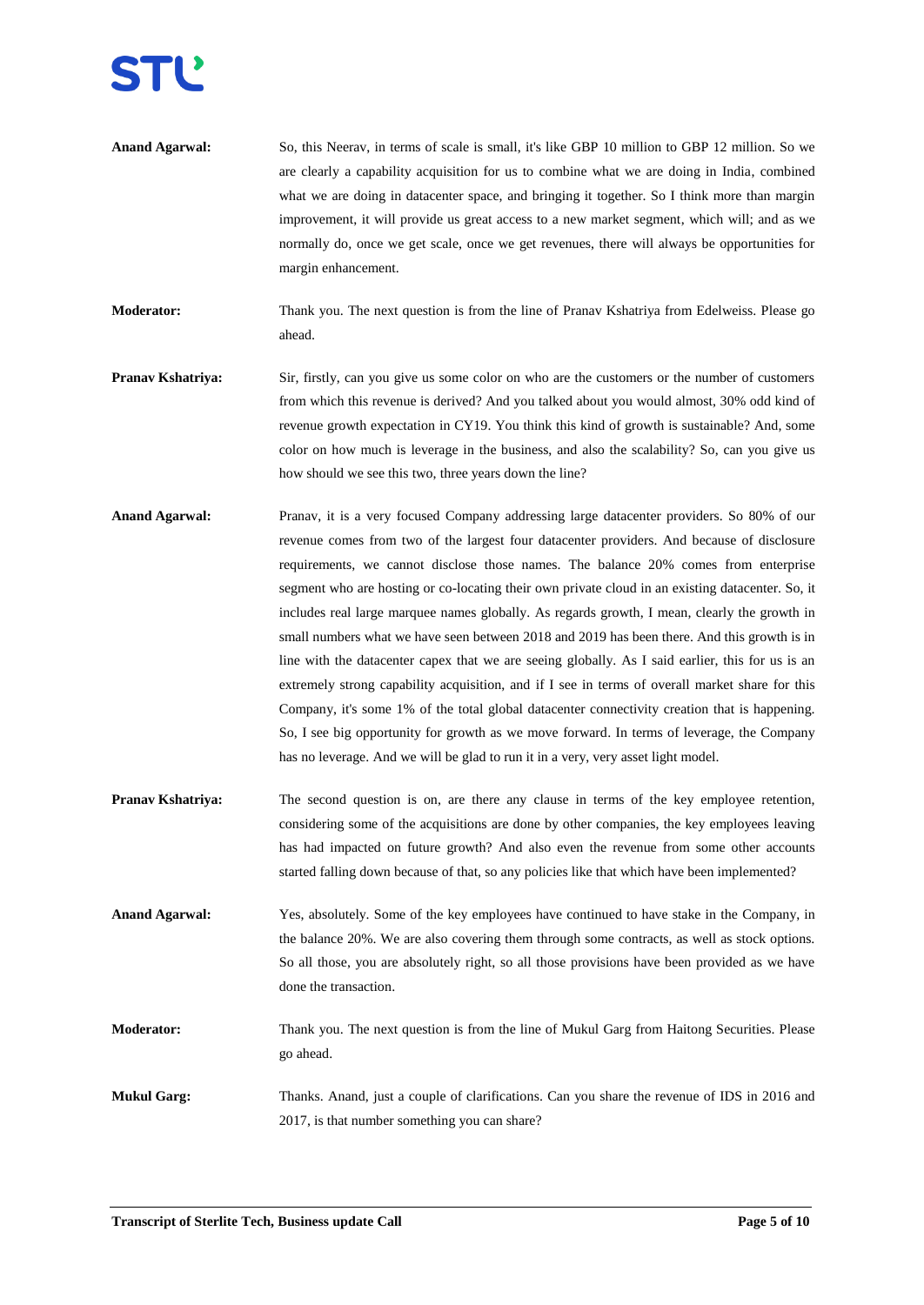

**Anand Agarwal:** Mukul, I don't have the numbers immediately, it's the Company which has grown over the last several years. Separately with the IR team if you can get in touch, then we can share whatever is disclosable.

**Mukul Garg:** Sure. And also, I guess, it would be helpful if you can shed some light on the breakup between the installation part and the consulting part in the datacenter space. Where is a key strength, what is the mean growth driver till now for IDS?

- **Anand Agarwal:** So there is no separate consulting which the company provides, everything is being provided as an integrated design and deployment. So typically, whenever a datacenter is getting designed and getting built-up, so that inside datacenter connectivity requirements are IDS' core products, and gets involved in the design phase itself, and is accountable and responsible for the deployment piece as end-to-end. Very, very similar to what we do for our network pieces in India for servicing. And they have like pan-European installation partners where they manage the processes, manage the program management, manage the quality with an end-to-end accountability.
- **Mukul Garg:** So should we assume that this GBP 8 million to GBP 12 million revenues includes the commission paid to the partners or is that something which generally comes on top of it?
- **Anand Agarwal:** There is no commission paid to the partners. So it's essentially design and deployment job. So this includes the total revenues of the jobs. And based on whatever needs to be done, by say, subcontractors or installation partner is job down to them. After all, taking all that into account, the Company makes close to 20% EBITDA, and pretty high gross margins which are there. So that aspect is something which is completely leverageable and has that good amount of operating margins end-to-end.
- **Mukul Garg:** Anand, what I was kind of, I was finding it difficult to compare when you look at the size of the workforce which you are taking over, it's about 21 employees, which kinds of does not correlate to the revenue which they have reported, about GBP 8 million, that's almost like a GBP 400 thousand per person and that includes the top brass as well. So is it something which there is kind of scale we should expect in this business?
- **Anand Agarwal:** Yes. And Mukul, that's the model even how we are running the services business in India today. We reported revenues of more than Rs. 1,500 crore, Rs. 1,600 crore with less than 400 people. So that's the model, we do not do any construction, we do not do any installation, Focus is on design, focus is on processes, focus is on program management, and focus is on end-toend accountability. And we looked at capability for partners who provide that complementarity in an alternative area of the network.
- **Mukul Garg:** Understood. And just in relation to this, is this knowledge skills easy to transfer or easy to kind of add workforce and target a much bigger portion of the market? I would assume its additional 1% market share within Europe as well, I think they are probably targeting a very small portion of the client business, even though clients are big?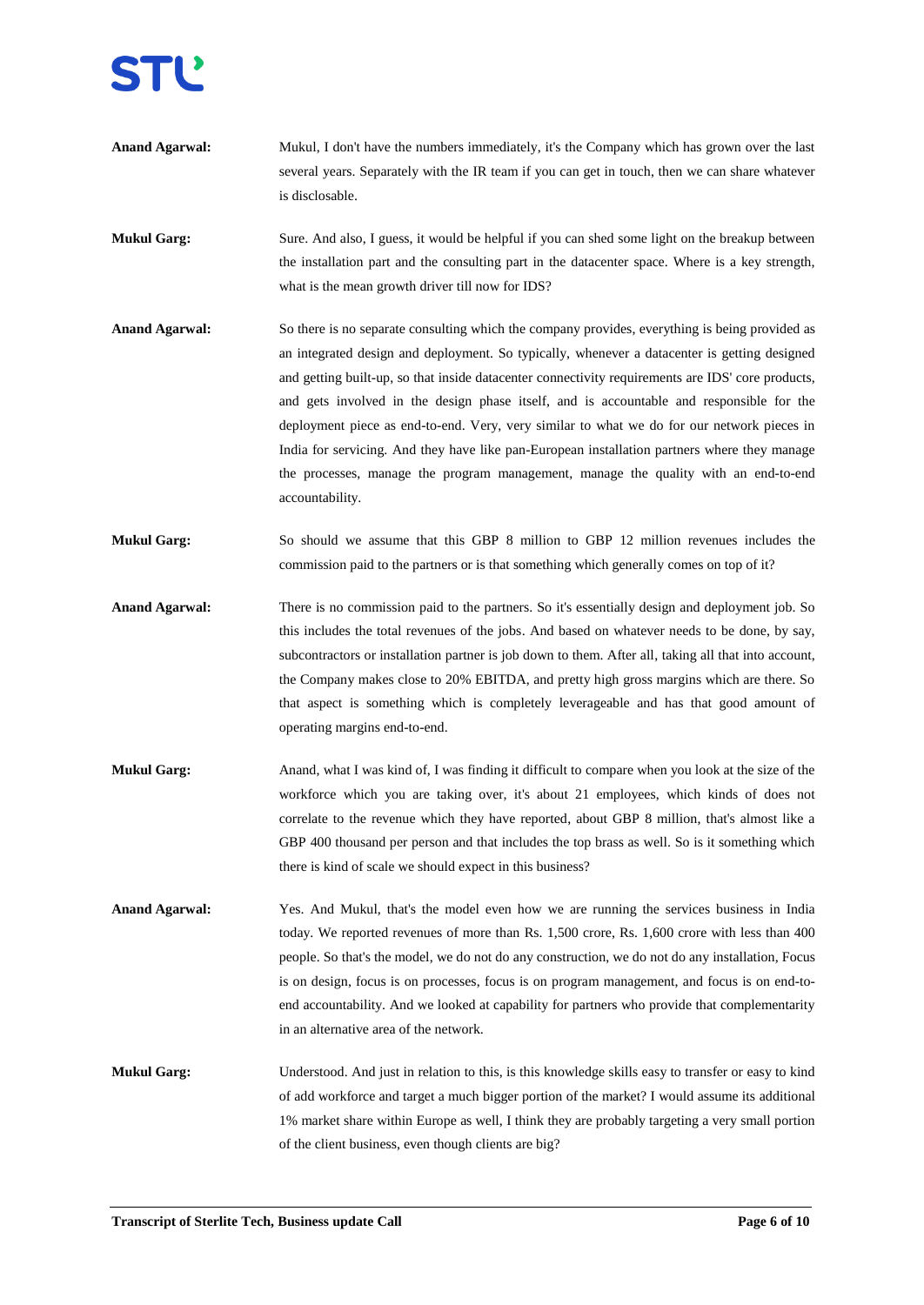**Anand Agarwal:** Yes, so that's absolutely right. We are going to augment the skills that the Company has, we are going to add STL processes in terms of growth, in terms of scale, in terms of control, in terms of management, in terms of access to a global platform, and we will add capabilities and the IDS team to take it forward.

**Moderator:** Thank you. The next question is from the line of Tejas Seth from Reliance Nippon Asset Management. Please go ahead.

**Tejas Seth:** What is the typical revenue model of this Company? Is there any AMC to it, does it work on the order book size, how does do the revenue and the business development sourcing is done?

- **Anand Agarwal:** Tejas, currently it is mostly in terms of design and build, there is no post-build AMC which the Company currently is doing. And we are also thinking about whether, we also understanding what the model in terms of how the AMC part works in Europe. So the way it typically works, whenever say an existing customer wants to extend their more datacenter build, they would have a series of qualified partners, which IDS is one of the qualified partner, they will call them, they would involve them in the designing process, and then in an RFQ for bidding process. And they would take a part of the contract, do the bid, and post bid all the revenues get accounted for in a project fashion. Currently there is no AMC, but it is an area for us to explore as we move deeper into the Company.
- **Tejas Seth:** And typically does this Company have some order book over next two years, three years on the designing part, or it's a very short cycle product?

Anand Agarwal: So, typically what we see is they have a decent funnel size, good visibility, but order book visibility typically is six to seven months, and it must be moved on.

- **Tejas Seth:** Okay. If you can also explain how fragmented is this industry, who are key players, is this service offered on a pure single services basis or it is combined with other services by our competitors, some knowledge on that area?
- **Anand Agarwal:** Yes. So, Tejas, there are two kinds of providers, there are companies who own datacenters, and there are companies who integrate end-to-end datacenters. So that complexity of inside datacenters is also increasing. It used to be only power connectivity, now things like storage, compute, IT part is also coming in strongly. So there are companies who will do the end-to-end part of it. Whenever, say, a datacenter owner gives a job to a full integrator, a Company like IDS would be at level two, but it needs to be still approved by the datacenter owners. So, to an extent it is clearly a very specialized space, because it operates in inside datacenter connectivity, which is a very, very critical space, both in design and in execution for the ultimate owners of datacenter.

**Tejas Seth:** Okay. And who are the key players? How fragmented is this industry?

Anand Agarwal: At the integrated level, it's not fragmented. But at the expertise level, based on the expertise, it will be many providers. But for connectivity in which IDS is, again, it becomes very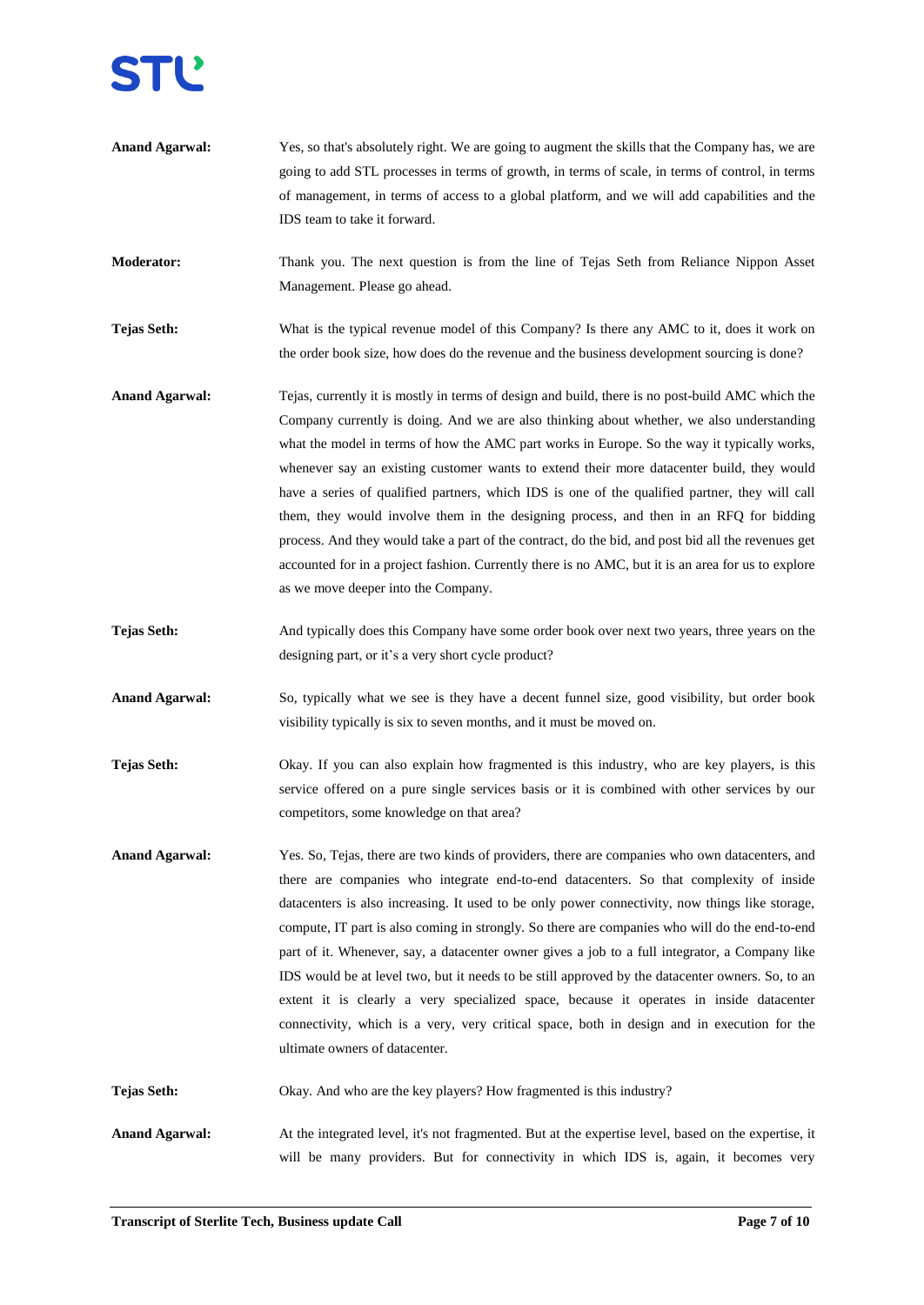

concentrated. So it's more geography concentration, it's more capability oriented concentration, but different people offer different kinds of solutions.

- **Tejas Seth:** Okay. And who would be top three players in this industry, if you can name them? And what would be the size of their revenue?
- **Anand Agarwal:** So, there will be people like a clinic, there will be people like who would be both integrators as well as part owners as well. There would be people called, there would be a Company called Excel, Redstone, there's a Company called LNG, there's a company called NG Valley. So these are companies between GBP 60 million to GBP 500 million.
- **Tejas Seth:** Okay. And just lastly, why this Company is Europe centric? Is this business very region centric, and why they are not there in, let's say, U.S, or even in LATAM or even other parts of the globe?
- **Anand Agarwal:** So, as I said, this Company was started only about 10 years ago by the existing founders and they were concentrated initially on UK. And then gradually with the relationship that they built with the large cloud provider, they started moving along with them. They got the professional CEO about two and a half years ago. So it was more essentially an evolution, no reason why they could not move.
- **Tejas Seth:** Okay. And is there any contingent liability to this business towards the performance of some datacenter over two years, three years?
- Anand Agarwal: In projects, you get everything paid off, there would be some stated warranty for a period of one year for the performance of that, but there is no money which are due for that part.
- **Moderator:** Thank you. The next question is from the line of Rajesh Kothari from Alpha Accurate Advisors. Please go ahead.
- **Rajesh Kothari:** My question is with reference to this acquisition; how do you see the current and new Company? So combined business how do you plan to further aggressively capture the market size? So can you just share some highlights of the new business planned as far as this vertical goes?
- **Anand Agarwal:** So essentially, Rajesh, this currently in terms of scale is very less, it's GBP 10 million. So we are seeing it not as a revenue acquisition, it's essentially a capability acquisition. And we are looking at it more from a macro towards our addressable market increase. I don't think fundamentally it would change significantly our revenues or business plans for the current financial year. But it provides, it's all in the direction of increasing our addressable market size.

**Rajesh Kothari:** So let's assume, my question was more with reference to next three to five years perspective. So how this acquisition fits your business strategy, and how aggressively it can help you turn your capability perspective, as well as reaching the clients, because you kept mentioning from the strength that they will be covering the top five customers, top three, the world leaders and so on and so forth. So can you just give a little bit more color on that?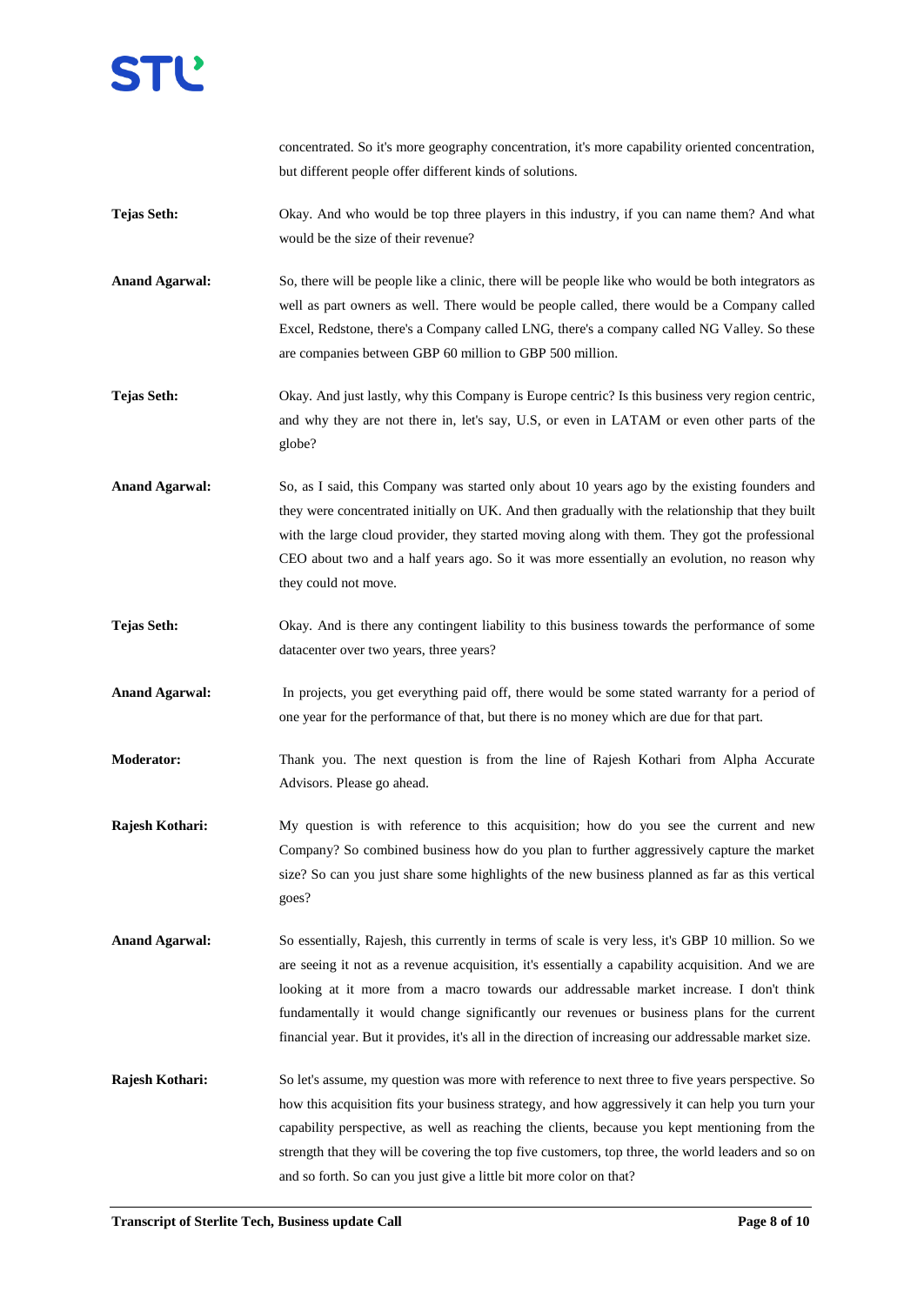# **STL**

| <b>Anand Agarwal:</b> | Sure, Rajesh. So as we have mentioned, see we have four customer segments, one is telco, one<br>is the citizen network, which is large enterprises, and the fourth one is cloud providers. Cloud<br>providers till date was just less than 1% of our revenues. So to address cloud provider segment,<br>this Company provides us capabilities to go and address that segment in a larger way. And if<br>you see the current slide, which is on there, our stated strategies is to address market which will<br>be size of \$75 billion by 2023, where cloud providers will be a significant part of it. So with<br>this capability acquisition, we move closer to addressing that at the current market. |
|-----------------------|----------------------------------------------------------------------------------------------------------------------------------------------------------------------------------------------------------------------------------------------------------------------------------------------------------------------------------------------------------------------------------------------------------------------------------------------------------------------------------------------------------------------------------------------------------------------------------------------------------------------------------------------------------------------------------------------------------|
| Rajesh Kothari:       | And the key things what you have mentioned in terms of the competitors, typically the average<br>margins of this industry is similar levels or there is a major difference between the different<br>players?                                                                                                                                                                                                                                                                                                                                                                                                                                                                                             |
| <b>Anand Agarwal:</b> | So it is between 15% to 20% margins, I mean, as the design component increases the margin is<br>better. And as it moves more and more towards construction and installation, the margin comes<br>down. And there are various companies who have different models.                                                                                                                                                                                                                                                                                                                                                                                                                                        |
| Rajesh Kothari:       | I see. And this part of the business is not done by your customers now as well? It is always<br>outsourced or there is a good part which is also done captive?                                                                                                                                                                                                                                                                                                                                                                                                                                                                                                                                           |
| <b>Anand Agarwal:</b> | I didn't get, outsourced or captive, by who, sorry?                                                                                                                                                                                                                                                                                                                                                                                                                                                                                                                                                                                                                                                      |
| Rajesh Kothari:       | I mean, I am saying from a customer perspective, this part of the business what right now this<br>Company is doing, whether are there customers who are also doing with captive rather than<br>outsourcing to companies like the Company we acquired?                                                                                                                                                                                                                                                                                                                                                                                                                                                    |
| <b>Anand Agarwal:</b> | Yes, so typically what we are seeing, most of our customers are focusing on the build part of<br>datacenters to rely on their partner ecosystem. On the manage part, on the IT part, they do it on<br>their own. But datacenter build part, they are relying more on a partner ecosystem.                                                                                                                                                                                                                                                                                                                                                                                                                |
| Rajesh Kothari:       | I see. So, this is called the build part of it and which was basically what we have acquired.<br>Understood. So there is no much AMC capital employed which is involved in the long-term?                                                                                                                                                                                                                                                                                                                                                                                                                                                                                                                |
| <b>Anand Agarwal:</b> | Absolutely.                                                                                                                                                                                                                                                                                                                                                                                                                                                                                                                                                                                                                                                                                              |
| Rajesh Kothari:       | So it is an asset light business?                                                                                                                                                                                                                                                                                                                                                                                                                                                                                                                                                                                                                                                                        |
| <b>Anand Agarwal:</b> | Yes.                                                                                                                                                                                                                                                                                                                                                                                                                                                                                                                                                                                                                                                                                                     |
| Rajesh Kothari:       | And the typical working capital of this business is, generally how it works?                                                                                                                                                                                                                                                                                                                                                                                                                                                                                                                                                                                                                             |
| <b>Anand Agarwal:</b> | The typical working capital would be 65 to 70 days, it gets done between the customer<br>advances, between the payment cycle as well as the contractor payment cycle?                                                                                                                                                                                                                                                                                                                                                                                                                                                                                                                                    |
| <b>Moderator:</b>     | Thank you. That was the last question. I know how the conference over to Dr. Anand Agarwal<br>for closing comments.                                                                                                                                                                                                                                                                                                                                                                                                                                                                                                                                                                                      |